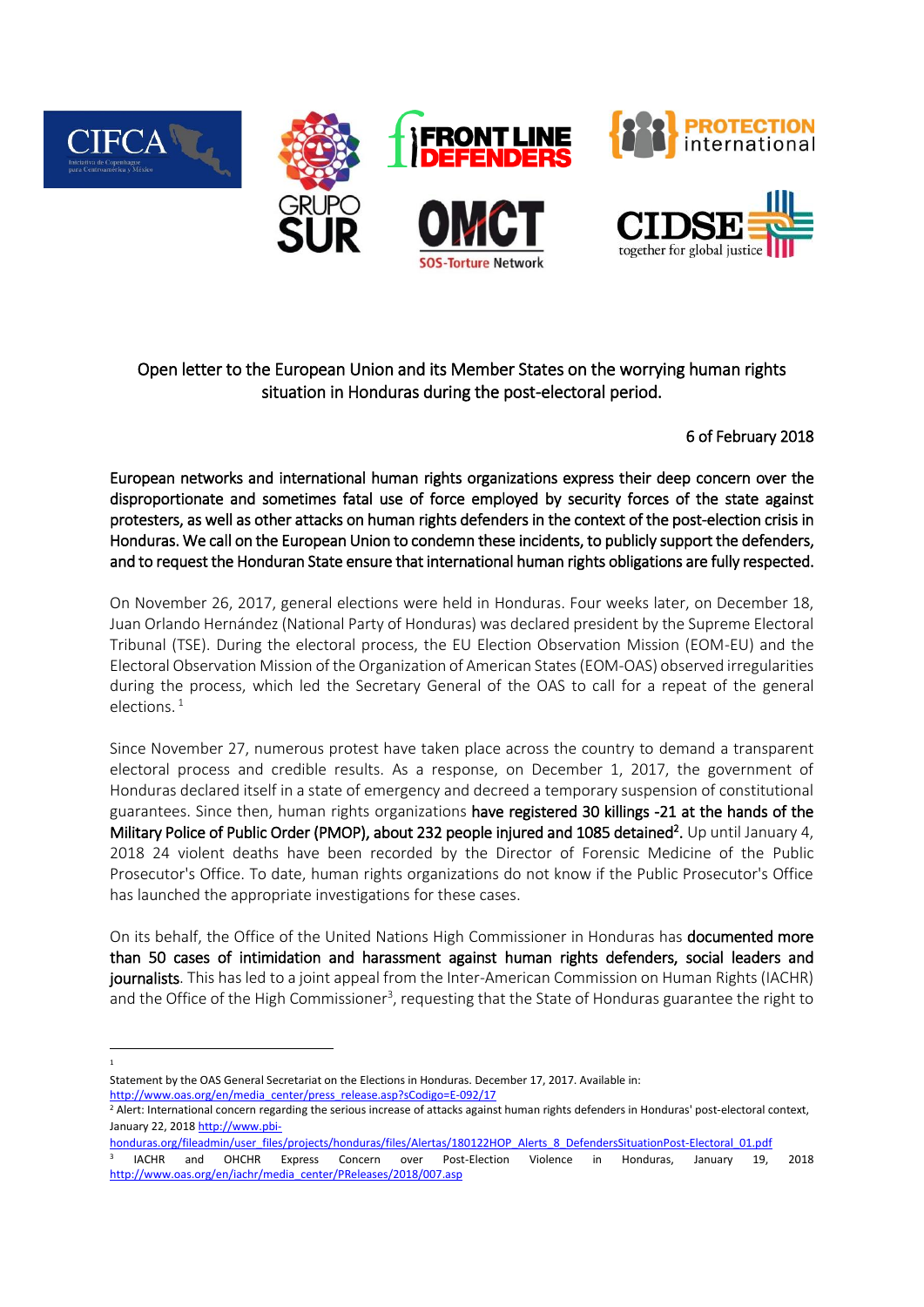peaceful demonstration, as well as all fundamental rights. This appeal has also been requested by several international civil society organizations<sup>4</sup>.

In light of the ongoing tensions that have occurred since the general elections and its impact on human rights, the government announced the creation of a Human Rights Secretariat as an entity that is separate from the current Secretariat for Human Rights, Justice, Governance, and Decentralization of the government of the Republic of Honduras. The new agency begins operations on January 27, 2018.

Nonetheless, the disproportionate use of force employed by security units of the state, attacks against human rights defenders, the lack of adequate response from institutional structures, as well as uncertainty over broad sectors due to the lack of application of international standards in recent electoral processes (2009, 2013 and 2017), they are generating a lack of confidence among the population in respect to the principles of democracy and the rule of law, as well as in Honduran institutions.

In the framework of relations with Honduras and foreign policy on human rights, we urge the European Union to:

- Issue a public statement at the highest level that:

1

- Recognizes the work of human rights defenders and shows their concern for the events that occurred in the post-electoral stage;
- Calls on the Republic of Honduras to abstain from excessive use of force against the population as well as respect the right of citizens to demonstrate and express themselves freely;
- Requests the Republic of Honduras to investigate immediately and diligently all reported acts of violence, in order to identify of the alleged perpetrators.
- Urge the government of Honduras to include testimonies of the victims and human rights defenders in any dialogue initiative aimed at resolving the crisis and discovering the truth of the events that have taken place in the electoral context.
- Request that the Republic of Honduras collaborate with human rights observation missions led by international and regional human rights organizations.

Additionally, in the framework of cooperation to strengthen the justice system (Eurojusticia) and the guidelines on defenders, we demand the Delegation of the European Union in Honduras and the Embassies of European countries in the country:

- To formally request information from the Ministers of Security and Defense on the current protocols that are being applied in the framework of the demonstrations, as well as request information on the steps being taken to ensure investigations into these reported incidents are prompt and effective in identifying those responsible and brought to trial.
- Adopt the necessary measures that make visible EU support for the defenders, that contribute to a new public discourse that recognizes their work and guarantees a safe environment for the exercise of their function.
- Promote a favorable space for the work of the defenders, among others: facilitate a meeting between the National Protection System and beneficiaries in order to ensure an effective, appropriate and urgent response in this context.
- Continue to promote participatory spaces for political dialogue and regular consultations with civil society organizations, including the exchange mechanism with civil society on human rights issues, - the 'Enlace Group'.

<sup>4</sup> See letter from CEJIL and others, 25/01/18[, https://www.cejil.org/es/estado-hondureno-continua-violacion-derechos-humanos-denuncian](https://www.cejil.org/es/estado-hondureno-continua-violacion-derechos-humanos-denuncian-organizaciones-internacionales)[organizaciones-internacionales](https://www.cejil.org/es/estado-hondureno-continua-violacion-derechos-humanos-denuncian-organizaciones-internacionales)